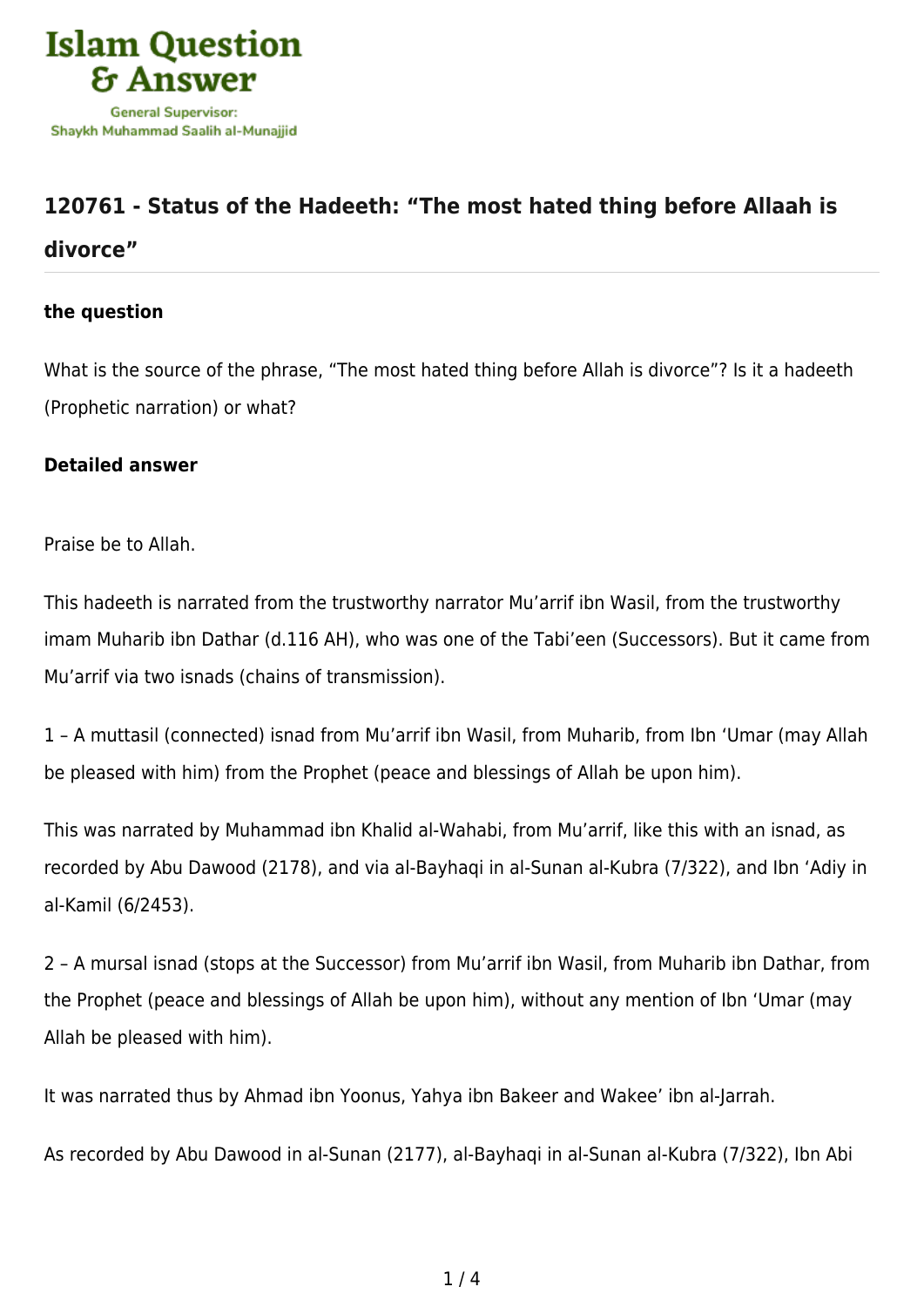

Shaybah in al-Musannaf (5/253); it was also mentioned by al-Sakhawi in al-Maqasid al-Hasanah (11), and al-Daraqutni in al-'Ilal (13/225).

When the muhaddithoon (scholars of hadeeth) saw that those who narrated it via a mursal isnad were more trustworthy and more numerous than those who narrated via a muttasil (connected) isnad, they thought it more likely to be mursal, and mursal is one of the types of da'eef (weak) hadeeths. They stated that those who narrated it with a muttasil isnad from Ibn 'Umar (may Allah be pleased with him) from the Prophet (peace and blessings of Allah be upon him) were either mistaken or confused.

Ibn Abi Hatim said:

My father said: It is only Muharib, from the Prophet (peace and blessings of Allah be upon him). Mursal. End quote.

Al-'Ilal (1/431).

Al-Daraqutni (may Allah have mercy on him) said: It is more likely to be mursal. End quote.

Al-'Ilal (13/225).

Al-Bayhaqi (may Allah have mercy on him) said:

It is mursal. According to the report of Ibn Abi Shaybah from 'Abd-Allah ibn 'Umar (may Allah be pleased with him) it is mawsool (connected). End quote.

Al-Sunan al-Kubra (7/322).

Ibn 'Abd al-Hadi (may Allah have mercy on him) said of it being mursal: it is more likely the case. End quote.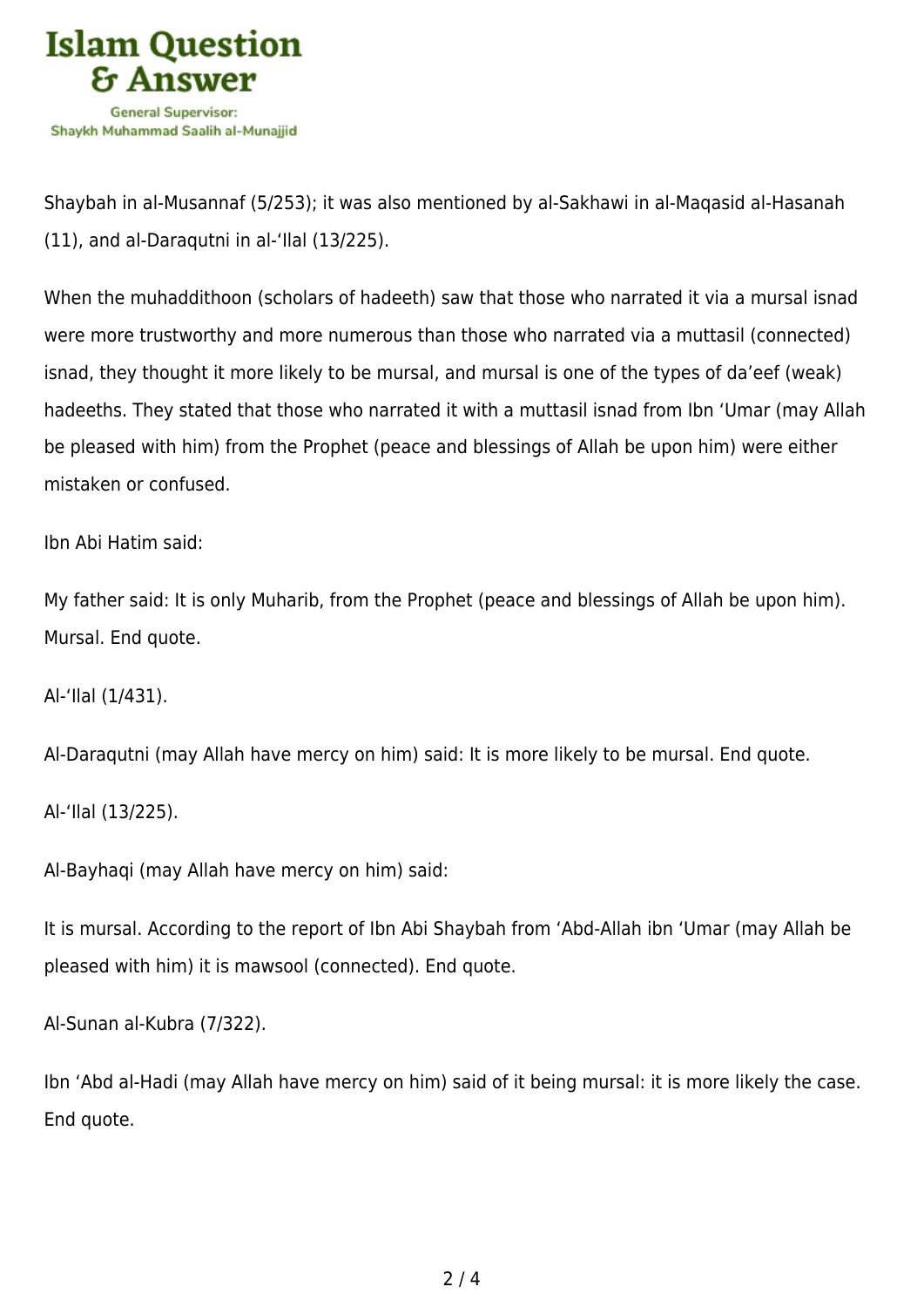

Al-Muharrir fi'l-Hadeeth (1/567).

In al-Maqasid al-Hasanah (p. 11), al-Sakhari thought is more likely to be mursal. End quote.

Al-Shaykh Ahmad Shakir (may Allah have mercy on him) said in 'Umdat al-Tafseer (1/583): There is some doubt as to whether it is saheeh. End quote.

Al-Albani said in Irwa' al-Ghaleel (2040): To sum up: the hadeeth was narrated from Mu'arrif ibn Wasil by four trustworthy narrators: Muhammad ibn Khalid al-Wahibi, Ahmad ibn Yoonus, Wakee' ibn al-Jarrah and Yahya ibn Bakeer.

They differed concerning it. The first of them narrated it from Muharib ibn Dathar from Ibn 'Umar (may Allah be pleased with him) in a marfoo' report (i.e., attributed to the Prophet (peace and blessings of Allah be upon him)).The others said it was narrated from him from Muharib in a mursal report.

The one who has knowledge of hadeeth will not doubt that the narration of these men is more valid, because they are more numerous and had better memories. They are all among those whose hadeeth the two Shaykhs (al-Bukhari and Muslim) narrated in al-Saheehayn. So it comes as no surprise that Ibn Abi Hatim narrated from his father that the hadeeth is most likely mursal, and that al-Daraqutni suggested the same in al-'Ilal, and al-Bayhaqi did likewise, as al-Hafiz said in al-Talkhees (3/205). Al-Khattabi said something similar and al-Mundhiri followed him in Mukhtasar al-Sunan (3/92): The well known view is that it is mursal. End quote.

The hadeeth has a corroborating report from Mu'adh ibn Jabal (may Allah be pleased with him), which was narrated by al-Daraqutni in al-Sunan (4/35) and Ibn 'Adiy in al-Kamil (2/694), with the wording: "Allah has not permitted anything more hated to Him than divorce." And there are other versions, but its isnad is da'eef jiddan (very weak) and it is not valid to be quoted as evidence.

But although it is most likely that the hadeeth cannot be soundly attributed to the Prophet (peace